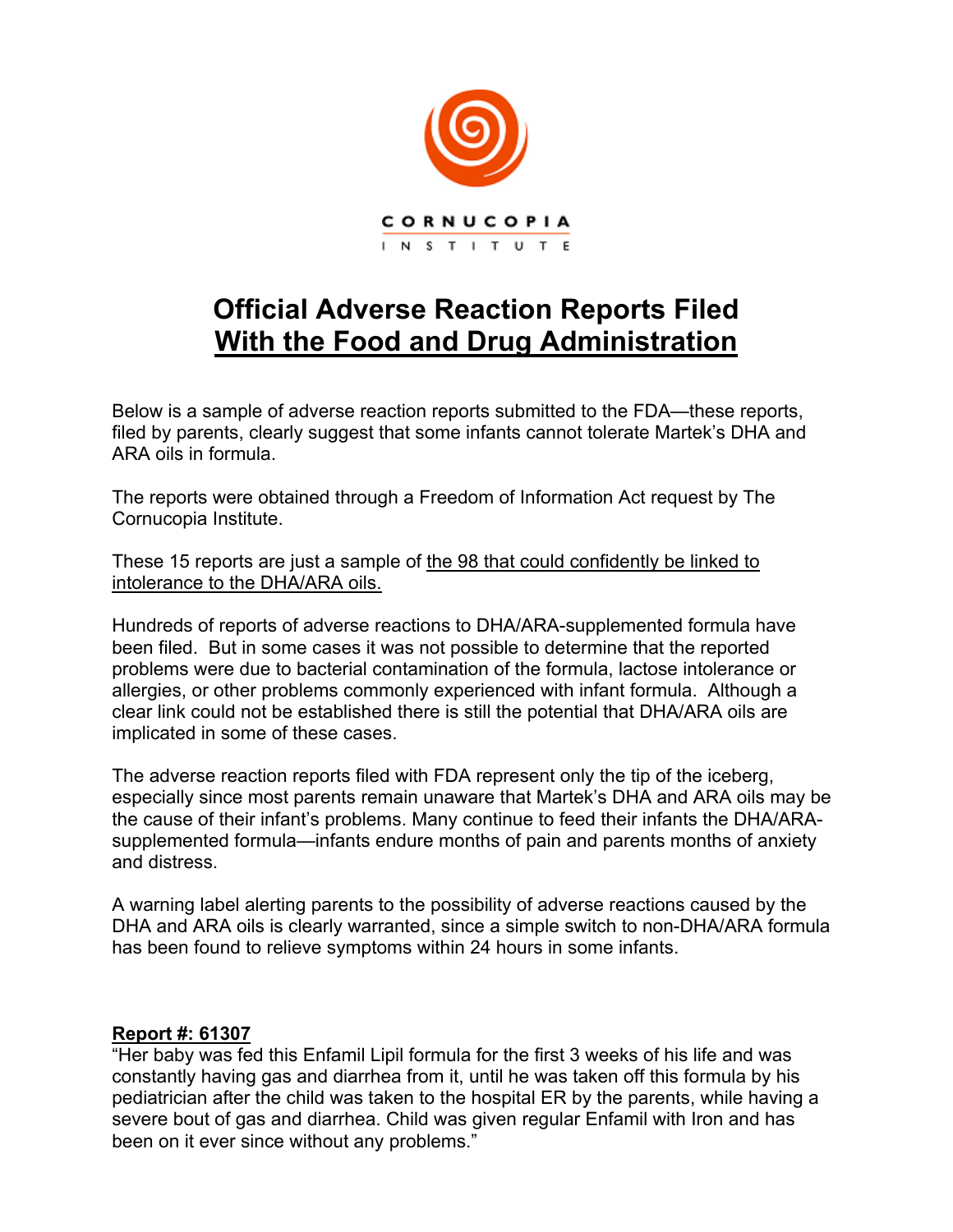#### **Report #: 61309**

"Her child was given the Enfamil Lipil for one month. She developed diarrhea, vomiting and bowel obstruction. She was taken off this formula and put on Similac Advance for 2 weeks, was having some problems with this formula. Was given regular Similac with Iron and doing fine."

#### **Report #: 61311**

"Child was given this Enfamil Lipil formula at two different times. Child developed severe diarrhea and constipation for 3 days, every time. When switched to Enfamil with Iron did fine. He is now x months old and doing OK."

## **Report #: 61670**

"Complainant fed newborn baby boy Similac Advance with DHA/ARA. Infant immediately spit formula back up. Complainant attempted to feed baby the product twice and both times infant spit it up. Baby was put on plain Similac with iron and tolerates this formula well."

## **Report #: 64191**

"Healthy term newborn receiving formula supplementation – mother with history of breast reduction surgery – in hospital. Mother reported large amounts of emesis (vomiting) with Lipil, which resolved when switched to "original" Enfamil. Subsequently she was unable to obtain more "original" Enfamil – hospital supply not repleted by formula company. Baby again vomiting today with resumption of Lipil. Hospital staff in process of searching for formula without Formulaid [DHA and ARA] at present."

#### **Report #: 69559**

"The Similac Advance made my son constipated and very agitated. He would swing his head back and forth and shake his legs. When he started eating Similac with Iron, he stopped being constipated and would eat normally."

#### **Report #: 69679**

"My daughter has been unable to tolerate any formula with DHA and ARA components. Particularly Lipil products by Enfamil. They have caused gastric reflux, gas, fussiness, and colic repeatedly. This includes soy and hypoallergenic formulas as well with DHA and ARA."

#### **Report #: 70337**

"Ms. K states that her son has a digestive disorder. As a result, he is unable to tolerate the formulas containing DHA and ARA. He is able to tolerate the Nestle Good Start that does not contain these additives. However, Ms. K states that Nestle told her that they also were going to begin adding DHA and ARA to the formulas. Ms. K believes that formula manufacturers should offer both choices so parents can decide which formula is best for their child."

#### **Report #: 73857**

"Mother normally used the Similac Alimentum powdered formula with iron and had no problems with her infant son; they could no longer find that formula in the stores and began using the Similac Alimentum with iron and added DHA and ARA. Her son had